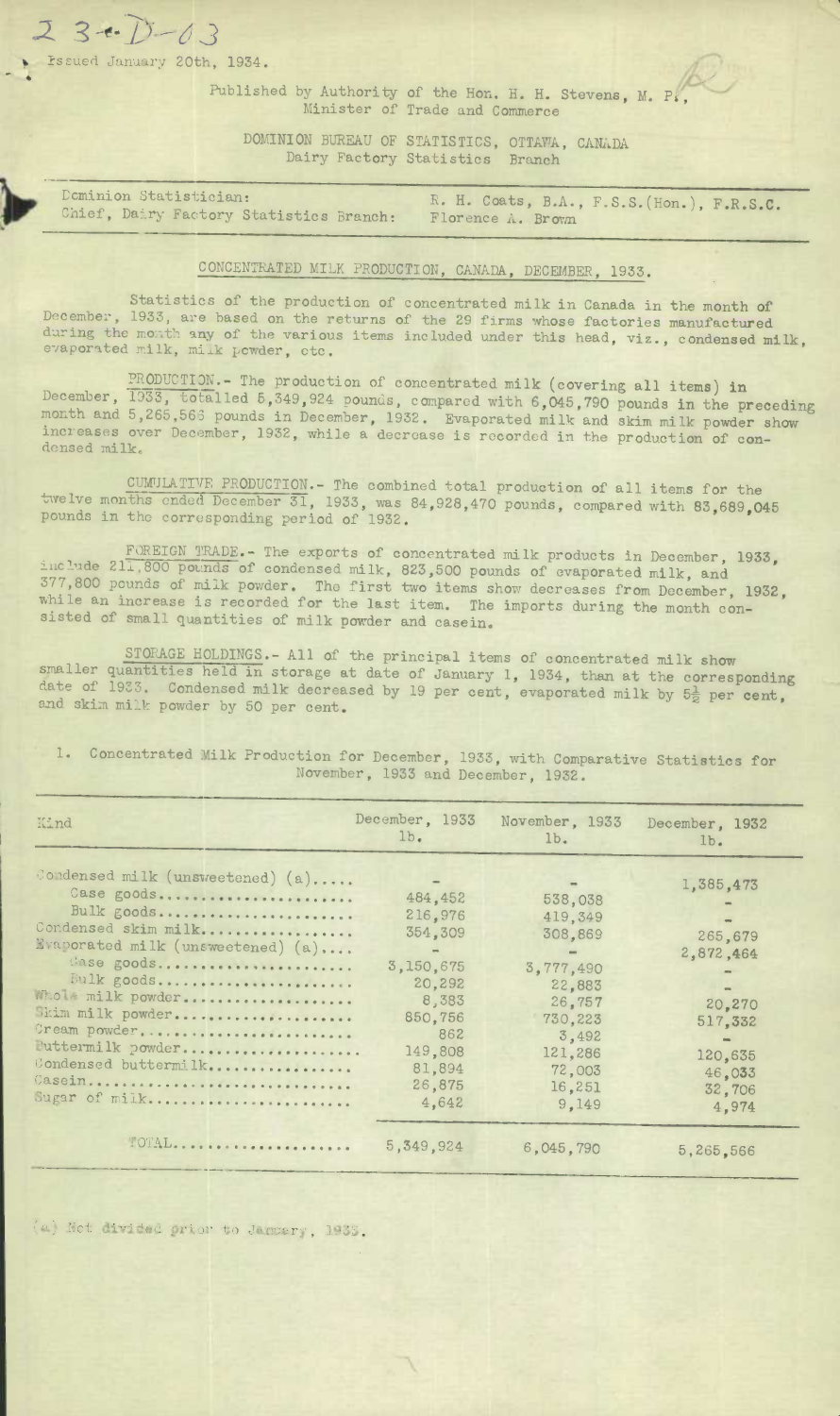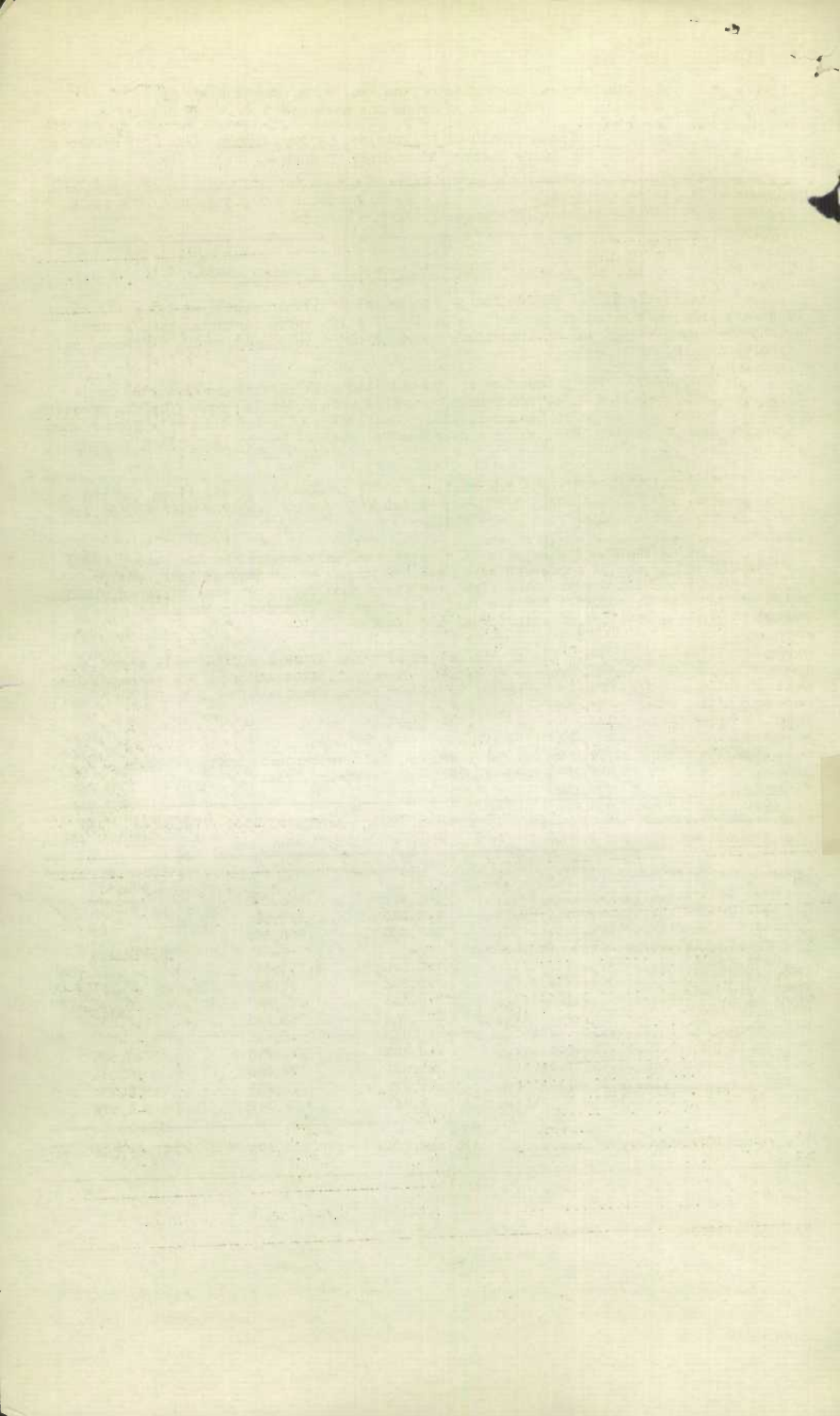2. Cumulative Production of Concentrated Milk for the twelve months ended December 31, 1933, with Comparative Statistics for the twelve months ended December 31, 1932.

 $\tilde{\mathcal{L}}$ 

|                      | Twelve months ended December 31,             |             |  |  |
|----------------------|----------------------------------------------|-------------|--|--|
| Lind                 | 1933<br>$1b$ .                               | 1932<br>lb. |  |  |
| Condensed milk       | $\overline{z}$ $\overline{z}$ $\overline{z}$ | 14,292,544  |  |  |
| Case goods           | 5,927,114                                    |             |  |  |
| Bulk goods           | 5,866,236                                    |             |  |  |
| Condensed skim milk  | 4,306,445                                    | 4,914,352   |  |  |
| Dvaporated milk      |                                              | 48,778,531  |  |  |
| Case goods           | 52,464,553                                   |             |  |  |
| Bulk goods           | 486,140                                      |             |  |  |
| Evaporated skin milk | 26,632                                       | 17,620      |  |  |
| Whole milk powder    | 1.228,309                                    | 1,034,318   |  |  |
| Skim milk powder     | 12,981,571                                   | 11,894,662  |  |  |
| Cream powder         | 33,998                                       | 26,206      |  |  |
| Buttermilk powder    | 2,016,896                                    | 1,862,408   |  |  |
| Condensed buttermilk | 1.098,605                                    | 519,167     |  |  |
| Cascin               | 418.115                                      | 256,252     |  |  |
| Sugar of milk        | 73,856                                       | 92.985      |  |  |
| TOTAL                | 84,928,470                                   | 83,689,045  |  |  |

3. Production by Months of Consensed Milk, Evaporated Milk and Skim Milk Powder for the period January to December, 1933.

|                | Condensed Milk<br>Case goods Bulk goods<br>$1b$ . | $1b$ .  | Evaporated milk<br>Case goods Bulk goods<br>1b. | 15.     | Skim Milk<br>Powder |
|----------------|---------------------------------------------------|---------|-------------------------------------------------|---------|---------------------|
|                |                                                   |         |                                                 |         | lb.                 |
| January        | 505,565                                           | 345,843 | 2,012,143                                       | 25,588  | 790,633             |
| February       | 517.275                                           | 459,224 | 1,559,513                                       | 23,522  | 742.993             |
| March          | 387,466                                           | 572,618 | 2,651,054                                       | 52,773  | 878, 344            |
| April          | 619,860                                           | 164,429 | 4,770,108                                       | 27,255  | 1,053,177           |
| May            | 537,292                                           | 231,156 | 6,579.961                                       | 119,386 | 1,445.091           |
| $\epsilon$ une | 319.704                                           | 248.782 | 7,182,093                                       | 73,146  | 1,827,785           |
| July           | 552,353                                           | 225,707 | 5.328.735                                       | 29,252  | 1,235,035           |
| August         | 499,388                                           | 243,187 | 5,466.931                                       | 26,645  | 1,280,763           |
| September      | 474,542                                           | 283.143 | 5,576,231                                       | 27,881  | 1.156.983           |
| Cotober        | 491,079                                           | 455.822 | 4,409,619                                       | 37,517  | 989,788             |
| November       | 538,038                                           | 419,349 | 3,777,490                                       | 22,883  | 730,223             |
| December       | 484,452                                           | 216.976 | 3.150.675                                       | 20,292  | 850.756             |

4. Imports and Exports of Concentrated Milk Products December, 1933, with Comparative Statistics for November, 1933, and December, 1932 (a)

|                                                            |                         | Quantity Imported       |                                                      | Quantity Exported                            |                               |                                 |
|------------------------------------------------------------|-------------------------|-------------------------|------------------------------------------------------|----------------------------------------------|-------------------------------|---------------------------------|
|                                                            | December<br>1933<br>1b. | November<br>1933<br>1b. | December<br>1932<br>$1b$ .                           | December<br>1933<br>$1b$ .                   | Nevember<br>1933<br>10.       | December<br>1932<br>1b.         |
| Condensed milk<br>Evaporated milk<br>Milk powder<br>Casein | 345<br>1,906            | 24<br>2,417<br>10,338   | 12<br>$\omega_{\rm{tot}}$<br>$\blacksquare$<br>3.249 | 211,800<br>823,500<br>377,800<br>$_{\rm em}$ | 434,800<br>891,900<br>591.600 | 424.300<br>1,516,300<br>281,300 |

5. Concentrated Milk Products in Cold Sterage Warehouses January 1, 1934, with Comparative Statistics for December 1, 1933 and January 1, 1933 (b)

| Kind                | January 1,1934<br>1 <sub>b</sub> | December 1, 1933 January 1, 1933<br>$1b$ . | $1b$ .    |
|---------------------|----------------------------------|--------------------------------------------|-----------|
| Condensed milk      | 660,762                          | 565,192                                    | 817.278   |
| Condensed skim milk | 316,122                          | 332,632                                    | 326.718   |
| Evaporated milk     | 8,516,291                        | 7,866,373                                  | 9,034,831 |
| Whole milk powder   | 477.678                          | 583,842                                    | 706,876   |
| Skim milk powder    | 993,790                          | 896,137                                    | 2,002.615 |
| Gream powder        | 11,633                           | 10,827                                     | 10,795    |
| Casein              | 18,811                           | 35,109                                     | 229.603   |

(a) External Trade Report - "Imports and Exports of Milk and its Products and Eggs".<br>(b) Agricultural Branch - "Cold Storage Holdings in Canada".  $\mathbf{M}$  .